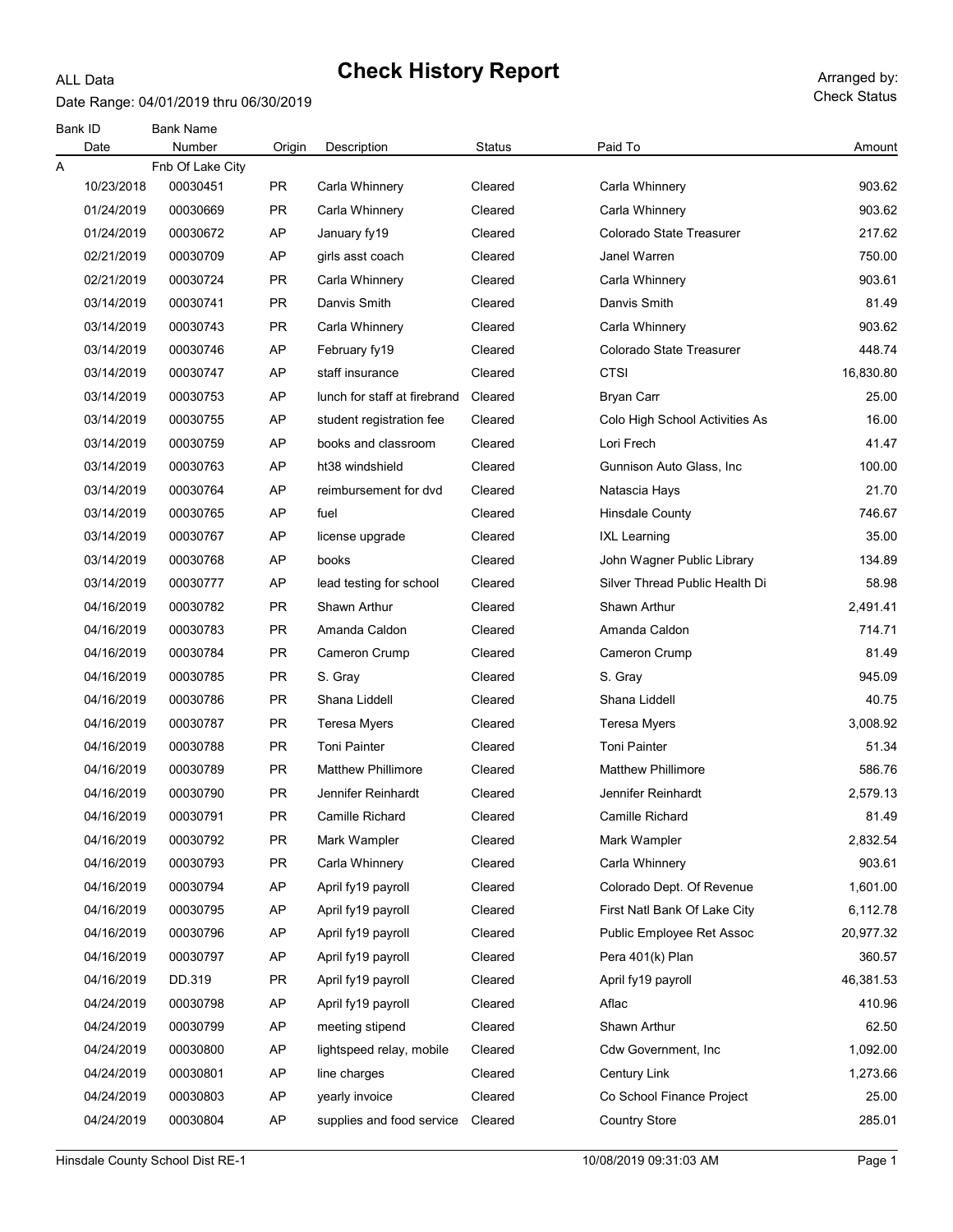### Date Range: 04/01/2019 thru 06/30/2019

ALL Data

Check Status

| Bank ID<br>Date | <b>Bank Name</b><br>Number | Origin | Description                            | <b>Status</b> | Paid To                           | Amount     |
|-----------------|----------------------------|--------|----------------------------------------|---------------|-----------------------------------|------------|
| 04/24/2019      | 00030805                   | AP     | April fy19 payroll                     | Cleared       | <b>CTSI</b>                       | 16,830.80  |
| 04/24/2019      | 00030806                   | AP     | liners, gloves etc                     | Cleared       | <b>Dars Cleaning Supplies</b>     | 195.27     |
| 04/24/2019      | 00030807                   | AP     | deposit for adventure fy20             | Cleared       | El Porvenir Christian Camp and    | 500.00     |
| 04/24/2019      | 00030808                   | AP     | water sampling and                     | Cleared       | EMSL Analytical, Inc.             | 360.00     |
| 04/24/2019      | 00030809                   | AP     | ht-50 oil change                       | Cleared       | FILE AUTOMOTIVE                   | 1,731.37   |
| 04/24/2019      | 00030810                   | AP     | storage unit                           | Cleared       | Four Seasons Storage              | 130.00     |
| 04/24/2019      | 00030811                   | AP     | reibursement                           | Cleared       | Lori Frech                        | 53.83      |
| 04/24/2019      | 00030812                   | AP     | meeting stipends                       | Cleared       | Lily Virden                       | 80.23      |
| 04/24/2019      | 00030813                   | AP     | electric                               | Cleared       | <b>Gunnison County Elec Assoc</b> | 2,038.18   |
| 04/24/2019      | 00030814                   | AP     | heating system main                    | Cleared       | <b>General Maintenance</b>        | 738.12     |
| 04/24/2019      | 00030815                   | AP     | pe equipment                           | Cleared       | <b>GARY GIBSON</b>                | 30.22      |
| 04/24/2019      | 00030817                   | AP     | ht-51 replace windshield               | Cleared       | Gunnison Auto Glass, Inc.         | 267.48     |
| 04/24/2019      | 00030818                   | AP     | meeting stipend                        | Cleared       | Rebecca Hall                      | 50.00      |
| 04/24/2019      | 00030819                   | AP     | reimbursement                          | Cleared       | Natascia Hays                     | 87.61      |
| 04/24/2019      | 00030820                   | AP     | fuel sale                              | Cleared       | <b>Hinsdale County</b>            | 556.48     |
| 04/24/2019      | 00030821                   | AP     | meter reading                          | Cleared       | Image Net Consulting              | 102.06     |
| 04/24/2019      | 00030822                   | AP     | books                                  | Cleared       | John Wagner Public Library        | 1,207.74   |
| 04/24/2019      | 00030823                   | AP     | meeting stipends                       | Cleared       | Martha Levine                     | 100.00     |
| 04/24/2019      | 00030824                   | AP     | DB, IH                                 | Cleared       | The LISTEN Foundation             | 1,750.00   |
| 04/24/2019      | 00030825                   | AP     | meeting stipends                       | Cleared       | Lydia Mcneese                     | 50.00      |
| 04/24/2019      | 00030826                   | AP     | detention center                       | Cleared       | Mesa Co Valley School Dist 51     | 245.98     |
| 04/24/2019      | 00030827                   | AP     | stipend                                | Cleared       | <b>Emily Motsinger</b>            | 362.50     |
| 04/24/2019      | 00030828                   | AP     | feb fy19 billing                       | Cleared       | NV <sub>5</sub>                   | 18,996.39  |
| 04/24/2019      | 00030829                   | AP     | commissioning                          | Cleared       | pcd Engneering                    | 3,500.00   |
| 04/24/2019      | 00030830                   | AP     | meeting stipend                        | Cleared       | Amanda Phillimore                 | 82.64      |
| 04/24/2019      | 00030831                   | AP     | meeting stipend                        | Cleared       | Caitlyn Rhodes                    | 50.00      |
| 04/24/2019      | 00030832                   | AP     | sandy hines volunteer of               | Cleared       | Rocky Mountain Frames & Troph     | 13.07      |
| 04/24/2019      | 00030833                   | AP     | february billing fy19                  | Cleared       | RTA Inc.                          | 240,896.80 |
| 04/24/2019      | 00030834                   | AP     | school corner, bb,                     | Cleared       | Silver World Publishing           | 613.80     |
| 04/24/2019      | 00030835                   | AP     | dumpster yardage                       | Cleared       | Utah's Sanitation                 | 270.00     |
| 04/24/2019      | 00030836                   | AP     | soils testing                          | Cleared       | The Vertex Companies, Inc.        | 3,332.00   |
| 04/24/2019      | 00030837                   | AP     | college trip, track, hist day, Cleared |               | <b>Card Service Center</b>        | 4,472.49   |
| 04/24/2019      | 00030838                   | AP     | counselor supplies.                    | Cleared       | <b>Card Service Center</b>        | 2,383.06   |
| 04/24/2019      | 00030839                   | AP     | testing, k-1, prom,                    | Cleared       | FNB of Lake City and Creede       | 1,563.30   |
| 04/24/2019      | 00030840                   | AP     | college trip, ap lan, lit conf Cleared |               | Visa/fnb Lake City & Creede       | 1,269.97   |
| 04/24/2019      | 00030841                   | AP     | k-1, tech, printer supplies            | Cleared       | <b>Card Service Center</b>        | 967.67     |
| 04/24/2019      | 00030842                   | AP     | mentor services july                   | Cleared       | Welborn & Assoc.                  | 1,301.20   |
| 04/24/2019      | 00030843                   | AP     | geotechnical services                  | Cleared       | Yeh & Associates                  | 11,061.15  |
| 04/24/2019      | Ophone 1                   | AP     | lit conf, postage, pk, hs,             | Cleared       | FNB of Lake City and Creede       | 3,081.89   |
| 04/24/2019      | Ophone 2                   | AP     | gas for bb                             | Cleared       | <b>Card Service Center</b>        | 48.72      |
| 04/24/2019      | Ophone 3                   | AP     | case, admin conference,                | Cleared       | <b>Card Service Center</b>        | 1,141.78   |
| 04/24/2019      | Ophone 4                   | AP     | admin, el, tech, msbb,                 | Cleared       | <b>Card Service Center</b>        | 1,529.18   |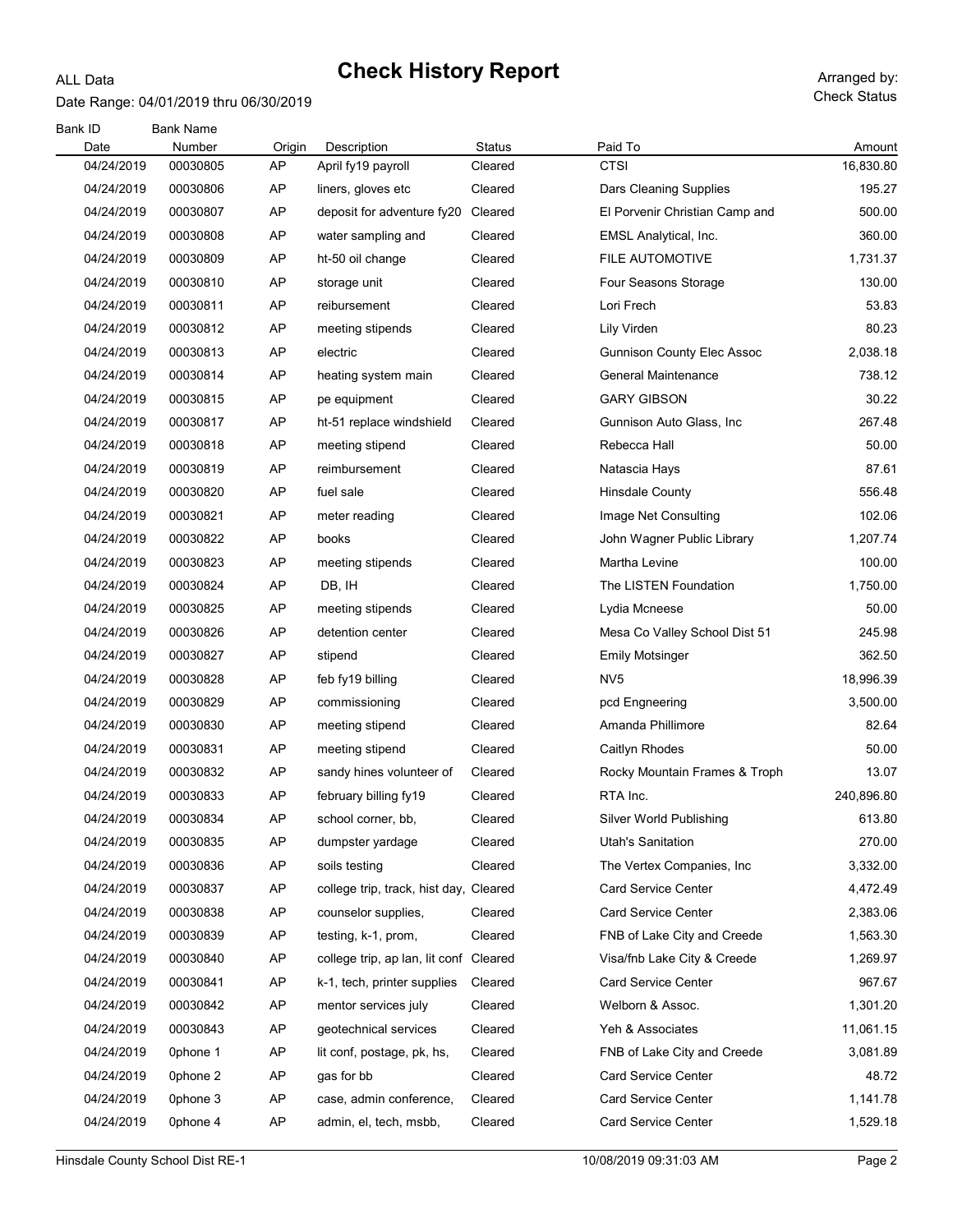#### Date Range: 04/01/2019 thru 06/30/2019

ALL Data

Check Status

| Bank ID    | <b>Bank Name</b> |           |                                     |               |                                       |           |
|------------|------------------|-----------|-------------------------------------|---------------|---------------------------------------|-----------|
| Date       | Number           | Origin    | Description                         | <b>Status</b> | Paid To                               | Amount    |
| 05/23/2019 | 00030844         | <b>PR</b> | Shawn Arthur                        | Cleared       | Shawn Arthur                          | 2,491.41  |
| 05/23/2019 | 00030845         | PR        | Amanda Caldon                       | Cleared       | Amanda Caldon                         | 783.92    |
| 05/23/2019 | 00030846         | <b>PR</b> | S. Gray                             | Cleared       | S. Gray                               | 945.09    |
| 05/23/2019 | 00030847         | <b>PR</b> | Shana Liddell                       | Cleared       | Shana Liddell                         | 203.74    |
| 05/23/2019 | 00030848         | <b>PR</b> | Teresa Myers                        | Cleared       | Teresa Myers                          | 3,023.83  |
| 05/23/2019 | 00030849         | PR        | <b>Toni Painter</b>                 | Cleared       | <b>Toni Painter</b>                   | 162.99    |
| 05/23/2019 | 00030850         | PR        | <b>Matthew Phillimore</b>           | Cleared       | <b>Matthew Phillimore</b>             | 183.36    |
| 05/23/2019 | 00030851         | PR        | Jennifer Reinhardt                  | Cleared       | Jennifer Reinhardt                    | 2,579.14  |
| 05/23/2019 | 00030852         | PR        | Camille Richard                     | Cleared       | Camille Richard                       | 244.48    |
| 05/23/2019 | 00030853         | PR        | Danvis Smith                        | Cleared       | Danvis Smith                          | 244.48    |
| 05/23/2019 | 00030854         | PR        | Mark Wampler                        | Cleared       | Mark Wampler                          | 2,832.54  |
| 05/23/2019 | 00030856         | AP        | May fy19                            | Cleared       | Aflac                                 | 385.48    |
| 05/23/2019 | 00030857         | AP        | early morning meetings              | Cleared       | Mandy Caldon                          | 100.00    |
| 05/23/2019 | 00030858         | AP        | stipend for early morning           | Cleared       | <b>Bryan Carr</b>                     | 100.00    |
| 05/23/2019 | 00030859         | AP        | conference                          | Cleared       | C.a.s.e.                              | 470.00    |
| 05/23/2019 | 00030860         | AP        | english lit ap                      | Cleared       | Cherry Creek AP Summer Institu        | 700.00    |
| 05/23/2019 | 00030861         | AP        | AP exams                            | Cleared       | College Board                         | 1,120.00  |
| 05/23/2019 | 00030862         | AP        | May fy19                            | Cleared       | Colorado Dept. Of Revenue             | 1,910.00  |
| 05/23/2019 | 00030863         | AP        | snacks, supplies, ice               | Cleared       | <b>Country Store</b>                  | 57.78     |
| 05/23/2019 | 00030864         | AP        | staff insurance                     | Cleared       | <b>CTSI</b>                           | 16,830.80 |
| 05/23/2019 | 00030865         | AP        | paper towels, urinal screen Cleared |               | Dars Cleaning Supplies                | 313.50    |
| 05/23/2019 | 00030866         | AP        | magazine subscription               | Cleared       | Discover Magazine                     | 24.95     |
| 05/23/2019 | 00030867         | AP        | backpacks, logos                    | Cleared       | <b>Embroidered Sportswear Company</b> | 199.32    |
| 05/23/2019 | 00030868         | AP        | preconstruction GMP total           | Cleared       | FCI Constructors, Inc.                | 39,491.50 |
| 05/23/2019 | 00030869         | AP        | ht-40 remove tires                  | Cleared       | <b>FILE AUTOMOTIVE</b>                | 4,349.77  |
| 05/23/2019 | 00030870         | AP        | May fy19                            | Cleared       | First Natl Bank Of Lake City          | 7,165.63  |
| 05/23/2019 | 00030871         | AP        | eval for student                    | Cleared       | Fossil Ridge Behavioral Health        | 200.00    |
| 05/23/2019 | 00030872         | AP        | monthly storage                     | Cleared       | Four Seasons Storage                  | 130.00    |
| 05/23/2019 | 00030873         | AP        | for classroom                       | Cleared       | Lori Frech                            | 54.15     |
| 05/23/2019 | 00030874         | AP        | recruiting tool for                 | Cleared       | Frontline Technologies Group,         | 1,350.00  |
| 05/23/2019 | 00030875         | AP        | <b>MTSS</b>                         | Cleared       | Lily Virden                           | 50.00     |
| 05/23/2019 | 00030876         | AP        | main electric                       | Cleared       | <b>Gunnison County Elec Assoc</b>     | 780.76    |
| 05/23/2019 | 00030877         | AP        | disconnect school yard              | Cleared       | <b>General Maintenance</b>            | 270.00    |
| 05/23/2019 | 00030879         | AP        | MTSS stipend                        | Cleared       | Rebecca Hall                          | 50.00     |
| 05/23/2019 | 00030880         | AP        | co hr, fund acct fy20               | Cleared       | Harris School Solutions               | 3,353.67  |
| 05/23/2019 | 00030881         | AP        | <b>MTSS</b>                         | Cleared       | Amanda Hartman                        | 50.00     |
| 05/23/2019 | 00030882         | AP        | kbowl team lunch                    | Cleared       | Natascia Hays                         | 92.56     |
| 05/23/2019 | 00030883         | AP        | asst coach for kbowl                | Cleared       | Sandy Hines                           | 500.00    |
| 05/23/2019 | 00030884         | AP        | fuel                                | Cleared       | <b>Hinsdale County</b>                | 454.13    |
| 05/23/2019 | 00030885         | AP        | meter for cairadv                   | Cleared       | Image Net Consulting                  | 99.21     |
| 05/23/2019 | 00030886         | AP        | <b>MTSS</b> training                | Cleared       | Institute for Multi-Sensory Ed        | 2,350.00  |
| 05/23/2019 | 00030887         | AP        | site license                        | Cleared       | <b>IXL Learning</b>                   | 1,200.00  |
|            |                  |           |                                     |               |                                       |           |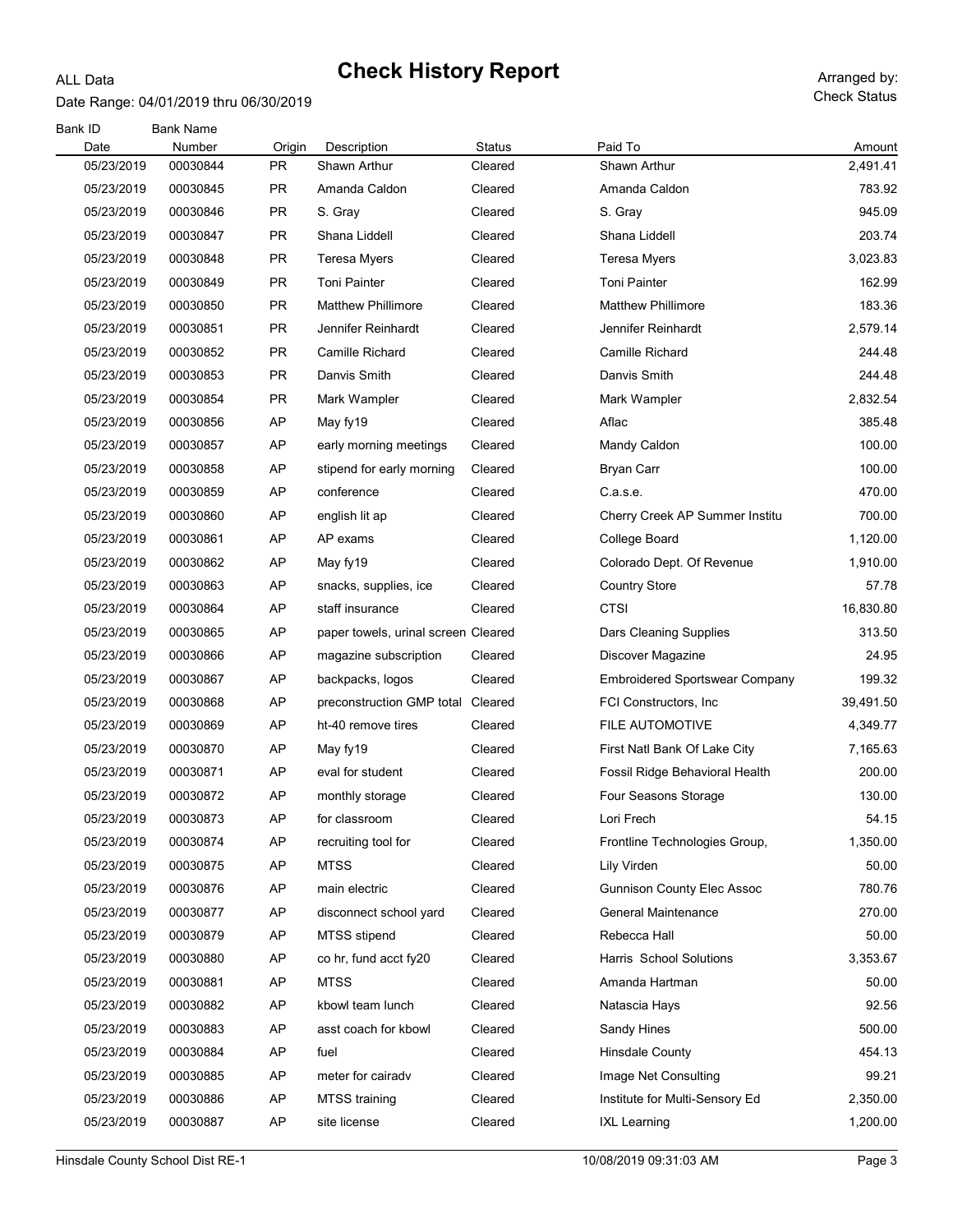### Date Range: 04/01/2019 thru 06/30/2019

ALL Data

| Bank ID<br>Date | <b>Bank Name</b><br>Number | Origin    | Description                          | Status      | Paid To                        | Amount    |
|-----------------|----------------------------|-----------|--------------------------------------|-------------|--------------------------------|-----------|
| 05/23/2019      | 00030888                   | AP        | books                                | Cleared     | John Wagner Public Library     | 87.91     |
| 05/23/2019      | 00030889                   | AP        | caps                                 | Cleared     | Jostens                        | 10.79     |
| 05/23/2019      | 00030890                   | AP        | <b>MTSS</b>                          | Cleared     | Martha Levine                  | 50.00     |
| 05/23/2019      | 00030891                   | AP        | db, ih april services                | Cleared     | The LISTEN Foundation          | 800.00    |
| 05/23/2019      | 00030894                   | AP        | <b>MTSS</b>                          | Cleared     | <b>Emily Motsinger</b>         | 50.00     |
| 05/23/2019      | 00030896                   | AP        | stipend for early am                 | Cleared     | Cindy Nelson                   | 100.00    |
| 05/23/2019      | 00030897                   | AP        | april invoice                        | Cleared     | NV <sub>5</sub>                | 7,096.28  |
| 05/23/2019      | 00030898                   | AP        | mugs for tbt                         | Cleared     | Pat's Screen Printing          | 259.14    |
| 05/23/2019      | 00030899                   | AP        | May fy19                             | Cleared     | Public Employee Ret Assoc      | 23,281.87 |
| 05/23/2019      | 00030900                   | AP        | May fy19                             | Cleared     | Pera 401(k) Plan               | 360.57    |
| 05/23/2019      | 00030901                   | AP        | <b>MTSS</b>                          | Cleared     | Caitlyn Rhodes                 | 50.00     |
| 05/23/2019      | 00030902                   | AP        | 8x10 plague                          | Cleared     | Rocky Mountain Frames & Troph  | 32.00     |
| 05/23/2019      | 00030903                   | AP        | april billing                        | Cleared     | RTA Inc.                       | 22,182.73 |
| 05/23/2019      | 00030904                   | AP        | school corner                        | Cleared     | Silver World Publishing        | 1,173.00  |
| 05/23/2019      | 00030905                   | AP        | annula fire extinguisher             | Cleared     | Superior Alarm & Fire Protecti | 486.00    |
| 05/23/2019      | 00030906                   | AP        | water                                | Cleared     | Town Of Lake City              | 249.12    |
| 05/23/2019      | 00030907                   | AP        | trash removal                        | Cleared     | <b>Utah's Sanitation</b>       | 450.00    |
| 05/23/2019      | 00030908                   | AP        | ski days                             | Cleared     | Vail Resorts                   | 540.00    |
| 05/23/2019      | 00030909                   | AP        | counselor, tech, admin, hs Cleared   |             | <b>Card Service Center</b>     | 2,119.92  |
| 05/23/2019      | 00030910                   | AP        | testing snacks, pe, school Cleared   |             | FNB of Lake City and Creede    | 3,249.16  |
| 05/23/2019      | 00030911                   | AP        | college trip, k-1, safezone, Cleared |             | Visa/fnb Lake City & Creede    | 2,740.05  |
| 05/23/2019      | 00030912                   | AP        | track, printer supplies              | Cleared     | <b>Card Service Center</b>     | 356.53    |
| 05/23/2019      | DD.320                     | <b>PR</b> | May fy19                             | Cleared     | May fy19                       | 52,414.24 |
| 06/18/2019      | 00030914                   | <b>PR</b> | Shawn Arthur                         | Cleared     | Shawn Arthur                   | 2,491.41  |
| 06/18/2019      | 00030915                   | <b>PR</b> | S. Gray                              | Cleared     | S. Gray                        | 945.09    |
| 06/18/2019      | 00030916                   | <b>PR</b> | Teresa Myers                         | Cleared     | <b>Teresa Myers</b>            | 3,076.48  |
| 06/18/2019      | 00030918                   | <b>PR</b> | Jennifer Reinhardt                   | Cleared     | Jennifer Reinhardt             | 2,579.13  |
| 06/18/2019      | 00030921                   | AP        | June fy19                            | Cleared     | Colorado Dept. Of Revenue      | 2,135.00  |
| 06/18/2019      | 00030922                   | <b>AP</b> | April fy19 payroll                   | Cleared     | Colorado State Treasurer       | 722.74    |
| 06/18/2019      | 00030923                   | AP        | June fy19                            | Cleared     | First Natl Bank Of Lake City   | 8,533.57  |
| 06/18/2019      | 00030924                   | AP        | June fy19                            | Cleared     | Public Employee Ret Assoc      | 23,740.22 |
| 06/18/2019      | 00030925                   | AP        | June fy19                            | Cleared     | Pera 401(k) Plan               | 360.57    |
| 06/18/2019      | DD.321                     | <b>PR</b> | June fy19                            | Cleared     | June fy19                      | 57,084.52 |
| 06/20/2019      | 00030939                   | AP        | work study at Moutineer              | Cleared     | <b>Brian Graham</b>            | 33.30     |
| 06/20/2019      | 00030950                   | AP        | advertising                          | Cleared     | Silver World Publishing        | 2,878.80  |
| 06/20/2019      | 00030957                   | AP        | propane                              | Cleared     | JC Propane                     | 1,252.22  |
| 04/24/2019      | 00030802                   | AP        | sampling                             | Outstanding | Colorado Drilling & Sampling I | 1,171.00  |
| 04/24/2019      | 00030816                   | AP        | testing of soil sample               | Outstanding | Green Analytical Laboratories  | 111.00    |
| 05/23/2019      | 00030855                   | <b>PR</b> | Carla Whinnery                       | Outstanding | Carla Whinnery                 | 903.62    |
| 05/23/2019      | 00030878                   | AP        | milk for preschool                   | Outstanding | <b>Get Some Groceries</b>      | 5.19      |
| 05/23/2019      | 00030892                   | AP        | magazines for school                 | Outstanding | Magazine Line                  | 331.51    |
| 05/23/2019      | 00030893                   | AP        | MTSS stipend                         | Outstanding | Lydia Mcneese                  | 50.00     |